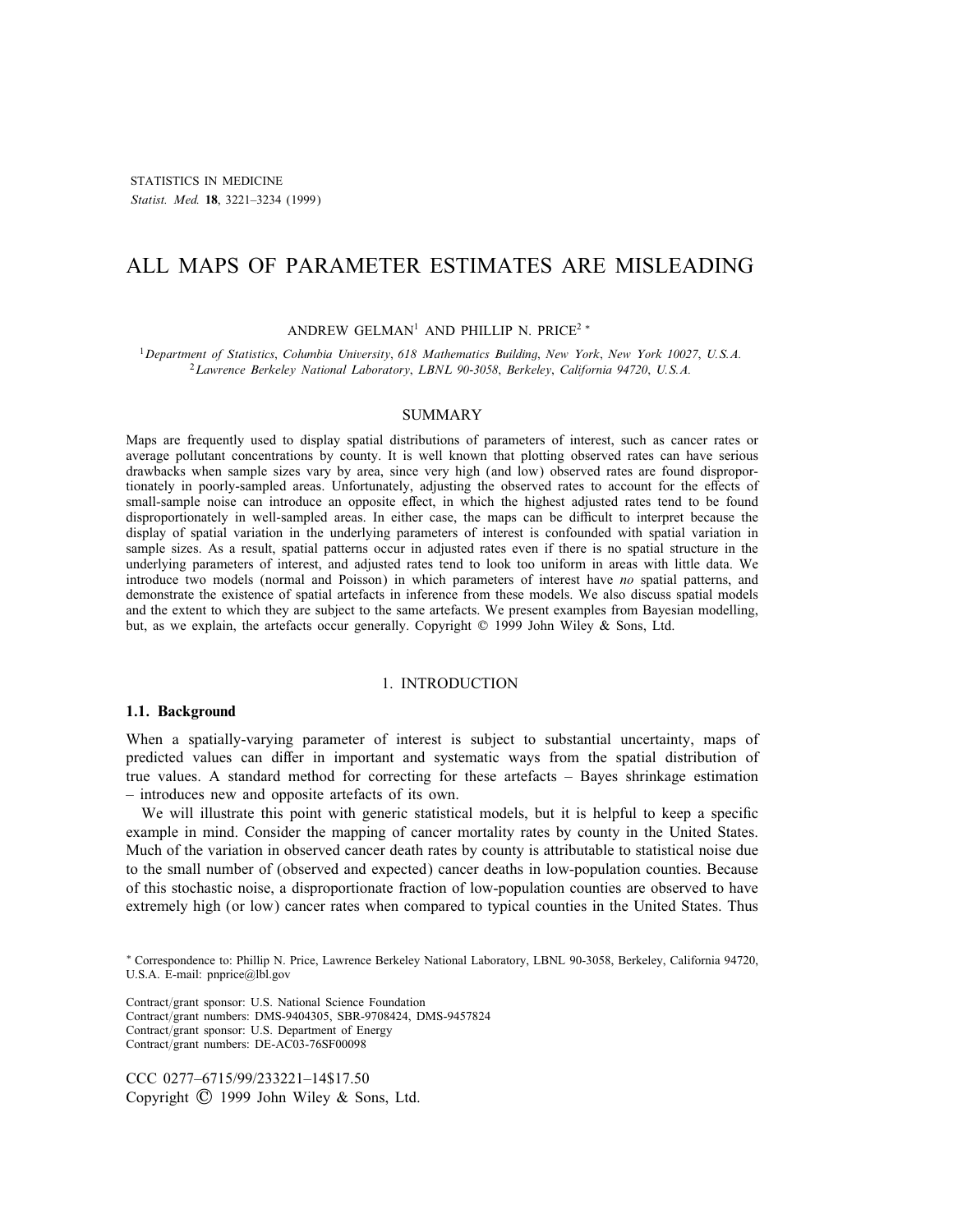when counties with very high observed rates are highlighted on a map of the U.S., almost all of the highlighted counties are low-population counties.<sup>1,2</sup> Since the Central and Western U.S. contain a great many such counties, a much higher fraction of counties in the Central and Western U.S. is highlighted than in the rest of the country.

Manton *et al.*<sup>1</sup> and Riggan *et al.*<sup>3</sup> use a Bayesian procedure to estimate underlying cancer rates by county. This procedure is now common, with minor variations, for U.S. cancer maps.<sup>4,5</sup> The posterior mean estimate for each county is a compromise between the observed county cancer mortality rate and the mean cancer mortality rate for the entire U.S. (or for a region of the U.S.<sup>5</sup>), with the relative weighting of these rates being dependent on the county population. The estimated underlying cancer death rate for a high-population county with a given observed rate is close to the observed value, and this estimate has a small standard error. A low-population county with the same observed rate has a posterior mean somewhere between the observed rate and the U.S. mean rate, with a larger standard error.

Manton *et al.*<sup>1</sup> quite reasonably suggest that the posterior mean estimates are more appropriate for mapping than are the observed death rates, since the observed rates are subject to systematic effects related to county population, and since Bayes and empirical Bayes methods tend to yield more accurate predictions than do raw rates.<sup> $6-8$ </sup> Unfortunately, the posterior means are subject to a similar type of systematic artefact related to county population, but in the opposite direction, as we will show. (Similar problems with the ensemble of posterior mean estimates are noted by Louis.<sup>9</sup>) We also show that most other mapping methods have artefacts associated with populations or sample sizes.

We quantify these artefacts in this paper, using the examples of standard models for continuous and discrete data to demonstrate that maps of point estimates can introduce spurious spatial patterns. This occurs even when the model being fit is appropriate, and even when there is no underlying spatial structure in the parameter of interest. In Section 2 we consider an example with normallydistributed parameters and measurements. In Section 3, we examine a Poisson/gamma model with parameters taken from cancer data. In Section 4, we discuss the occurrence of artefacts in fitting spatial models to data that *do* have underlying spatial structure.

#### 1.2. Theoretical approach to examining statistical artefacts

If one fits a statistical model that is inappropriate to the data being analysed, then inferences will be incorrect and maps of predictions might well show spurious spatial patterns. This is not what we mean by 'spatial artefacts' in this paper. Instead, we consider a spurious spatial pattern to be an 'artefact' if it occurs even when inferences are based on the correct statistical model.

We analyse mapping artefacts in the context of a theoretical model with no spatial effects. This approach allows us to illustrate our points with simple and easily interpreted statistical models, and makes it easy to see the effects of the artefacts in our sample maps since any apparent spatial pattern is an artefact. As we discuss in Section 4, the same sorts of artefacts occur when the parameter of interest varies spatially, even if the correct spatial model is fit.

Under our model, each of J counties,  $j = 1, \ldots, J$ , has an unknown parameter  $\theta_i$ . The ensemble of parameters,  $\{\theta_1,\ldots,\theta_J\}$ , follows some distribution,  $p(\theta_j)$ , assumed known. In each county j, we have  $n_j$  independent measurements  $y_{ij}$ ,  $i = 1,...,n_j$ , with a known sampling distribution:  $y_{ij}|\theta_j \sim p(y_{ij}|\theta_j)$ . We further assume, in this theoretical model, that the sample sizes  $n_i$  are statistically independent of the true parameter values  $\theta_i$  (so that the values of  $n_i$  do not convey information about the  $\theta_i$ 's), and that the parameters  $\theta_i$  are spatially uncorrelated.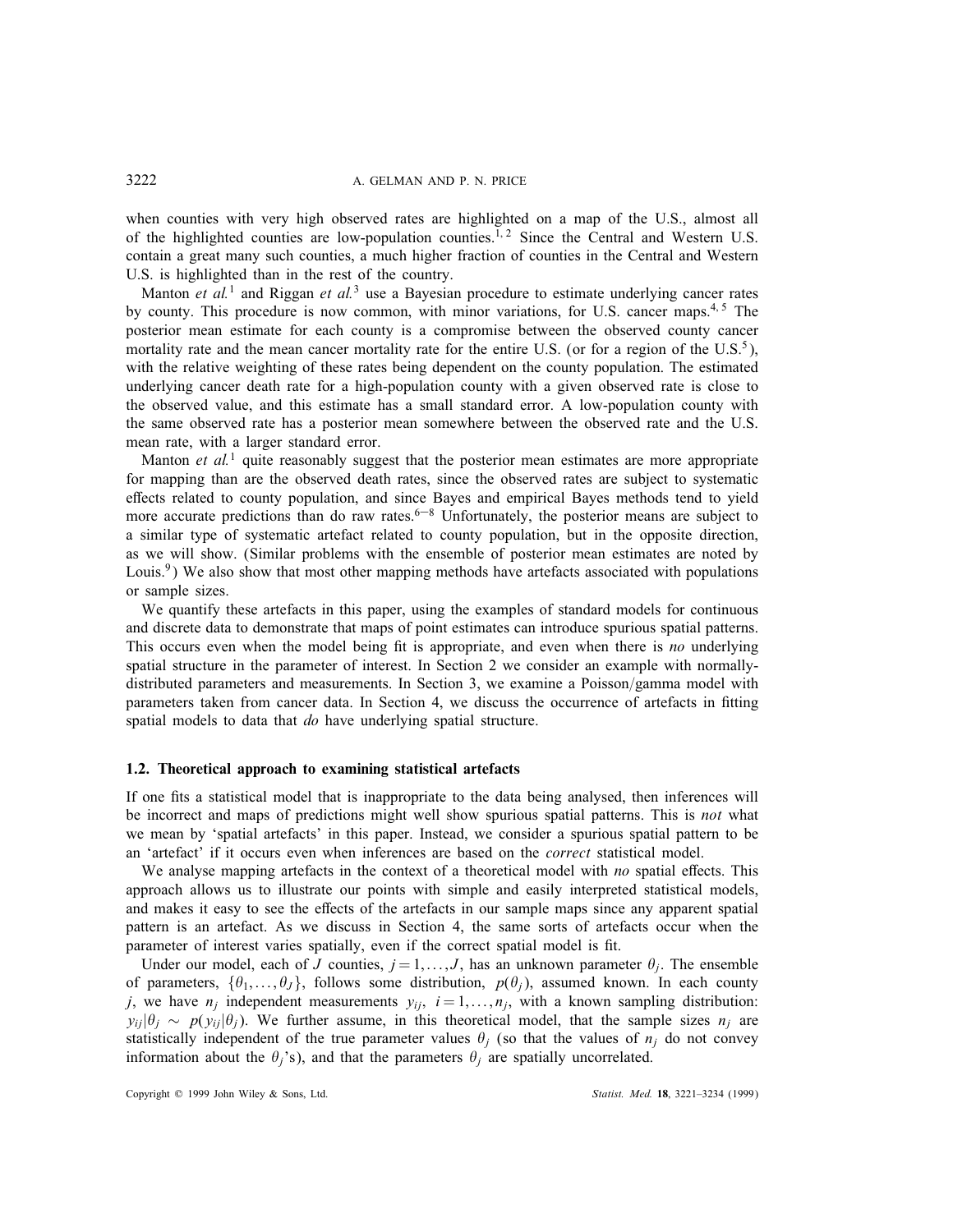We now suppose that a statistical analysis is performed and then a map is drawn to indicate the estimated value of  $\theta_i$  in each county. Although this paper applies to parameter mapping in general, we will focus on maps that highlight only the counties with the highest point estimates, so that we can use black and white maps as illustrations. Colour or greyscale maps would manifest the same artefacts – for example, using a colour map to search for 'hot spots' of a parameter would be equivalent to looking at the highlighted counties in our black and white maps.

In our analysis, we ignore the difference between (a) highlighting the top  $x$  per cent of counties and (b) highlighting the counties that exceed a threshold that, in expectation, exceeds all but x per cent of the counties. In practice, both procedures are used.<sup>1, 10</sup> The two procedures give essentially the same result. For example, there is little difference between highlighting 27 out of 274 counties or using a fixed threshold so that the expected number of counties highlighted is 27·4. For mathematical simplicity, we consider procedure (b) in this paper.

If the map of extreme values is simply based on point estimates  $\hat{\theta}_j$ , this means that some threshold c is set so that the counties j for which  $\hat{\theta}_j > c$  are highlighted. More generally, if one attempts to adjust for sample size then a function  $h(\cdot, \cdot)$  is chosen and a threshold c is set so that the counties for which  $h(y_i, n_i) > c$  are highlighted. The main point of this paper is that, for most mapping methods – that is, for most choices of  $h(\cdot, \cdot)$  – the probability that a county is highlighted,  $Pr(h(y_i, n_i) > c|n_i)$ , depends on the sample size  $n_i$ , so that the map of highlighted counties will display patterns based on the sample sizes.

### 2. CONTINUOUS MEASUREMENTS

We first work out the basic results for the relatively simple problem of continuous measurements with normally-distributed errors. For counties  $j = 1, \ldots, J$ , let  $\theta_j$  be the true value of a parameter in county j. We assume that the true values of the county parameters,  $\theta_i$ , follow a normal distribution:

$$
\theta_j \sim N(\mu, \tau^2). \tag{1}
$$

By assuming the county parameters follow a common distribution, we are *not* assuming that the counties are identical – that would correspond to  $\tau = 0$ . The data from each county constitute  $n_i$ independent, identically distributed measurements

$$
y_{ij}|\theta_j \sim \mathcal{N}(\theta_j, \sigma^2). \tag{2}
$$

# 2.1. Problems with mapping the sample means

The direct estimate of each  $\theta_i$  is the observed county mean, which we label  $y_i$ . It is well known that, if the  $n<sub>i</sub>$ 's vary, the procedure of selecting the counties with the highest observed means tends to yield counties with few observations; we will quantify this artefact. An observed county mean  $y_i$  based on  $n_i$  observations is distributed as

$$
y_j \sim \mathcal{N}(\mu, \tau^2 + \sigma^2 / n_j). \tag{3}
$$

Under our model, the probability that the observed mean  $y_i$  exceeds a threshold c, for a county with sample size  $n_i$ , is

$$
Pr(y_j > c | n_j) = \Phi\left[\frac{\mu - c}{\tau} \left(1 + \frac{\sigma^2}{n_j \tau^2}\right)^{-1/2}\right].
$$
\n(4)

Copyright © 1999 John Wiley & Sons, Ltd. Statist. Med. 18, 3221–3234 (1999)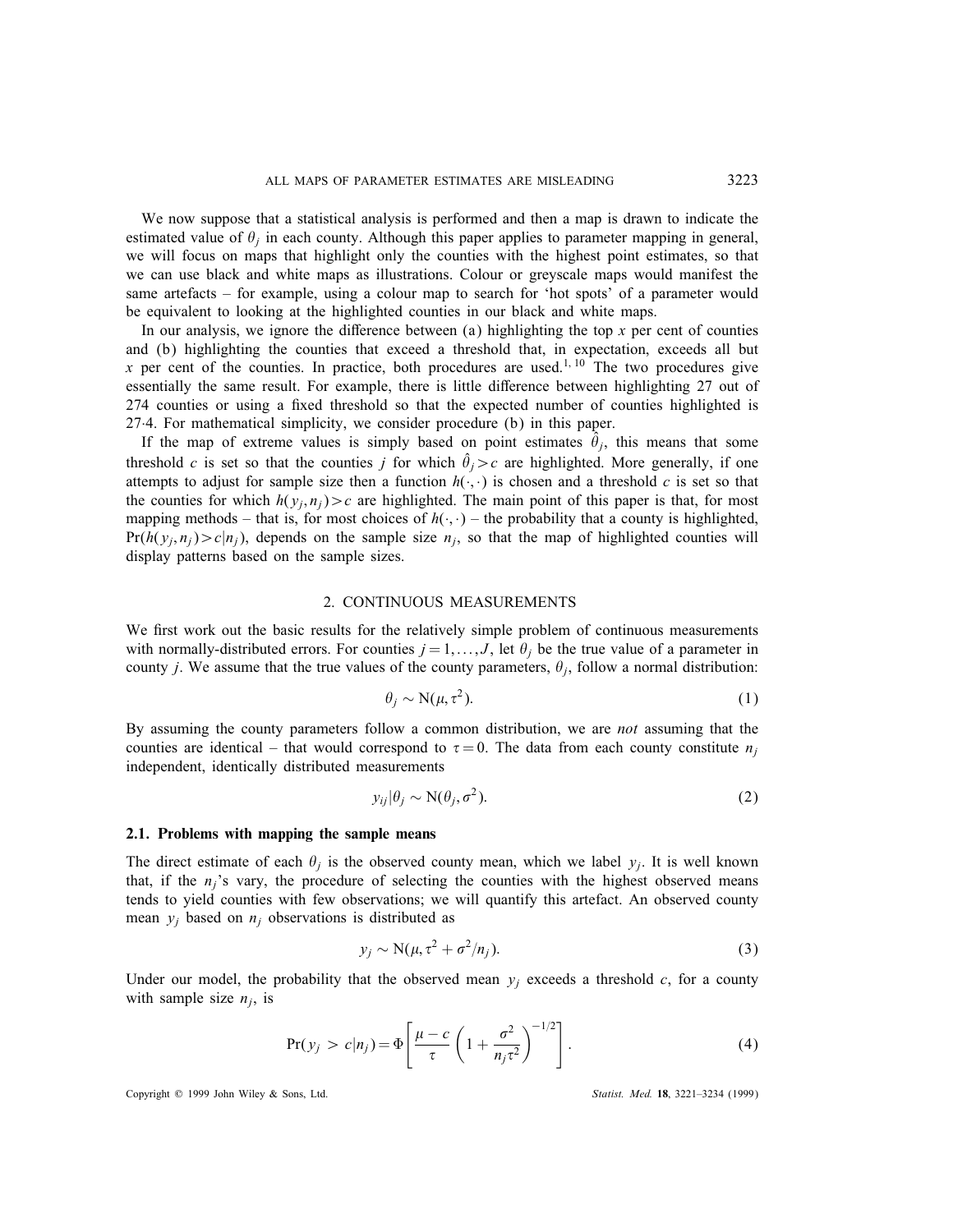

Fig. 1. Solid line: probability that an observed county mean,  $y_j$ , will exceed a specified cut-off point,  $c_1$ . Dotted line: probability that the posterior mean estimate for a county,  $E(\theta_j|y_j)$ , will exceed a specified cut-off point,  $c_2$ . Both lines are plotted as a function of the log (base 10) of  $n_j$ , the number of observations in the county. Each cut-off point is set to catch an average of 10 per cent of the counties. Curves are derived from the values of  $n_i$  in the radon data structure and from the variance ratio  $\tau^2/\sigma^2 = 0.49$  estimated from the radon data. The points at the bottom of the figure show the 274 values of  $log_{10} n_j$ ; they are jittered (see Chambers *et al.*<sup>12</sup>) so that duplicate values are visible

For any given threshold  $c$ , one can compute the expected number of counties that will be shaded under the model by summing the probabilities (4), for a given set of  $n_i$ 's.

If the threshold c is to be set so that some small fraction of counties (for example, 5, 10, or 20 per cent) is expected to exceed it, then c will almost certainly be larger than the grand mean,  $\mu$ , and the probability of exceeding it is a decreasing function of  $n_i$ . The variation of this probability with  $n_i$  depends on both the variance ratio  $\sigma^2/\tau^2$  and the value of c, which itself depends on the distribution of the J values of  $n_i$ .

To illustrate, we use the example of home radon levels in the mid-Atlantic region of the U.S., which comprises 277 counties, including some independent cities in Virginia. In this region, the Environmental Protection Agency and the state health departments randomly sampled 5677 homes;<sup>11</sup> three of the counties had no homes surveyed, and of the remaining counties, the number  $n_i$  of homes surveyed ranged from 1 to 261. The measurements  $y_{ii}$  are the natural logarithms of the measured radon levels, and the parameter  $\theta_i$  is the average log radon level in county j (that is, the log geometric mean radon measurement that would be obtained if every home in the county were to be measured). We fit a hierarchical normal model<sup>13, 14</sup> to these data and obtained estimates of 1.0 and 0.7 for the within- and between-county standard deviations,  $\sigma$  and  $\tau$ , respectively.

We study the artefacts created by the mapping procedure for the radon example by working out what would happen if the hierarchical normal-normal model were true, with hyperparameter values  $\sigma = 1.0$  and  $\tau = 0.7$ . That is, we construct a model in which the statistical distribution of county radon levels is similar to that from the actual data, but in which (unlike the actual radon data) the county parameters are distributed randomly, with no spatial correlation. Under this model and the given set of 274 values of  $n_i$ , the cut-off value to highlight the top 10 per cent of counties is  $c_1 = \mu + 1.468\tau.$ 

The solid line on Figure 1 shows the probability that any given county mean  $y_i$  will exceed  $c_1$ , as a function of  $\log_{10} n_i$ . The points at the bottom of the figure show the values of  $\log_{10} n_i$ in the data set. (Ignore the dotted line on the figure for now.) Counties with fewer than about six measurements are much more likely to exceed the threshold than are more heavily sampled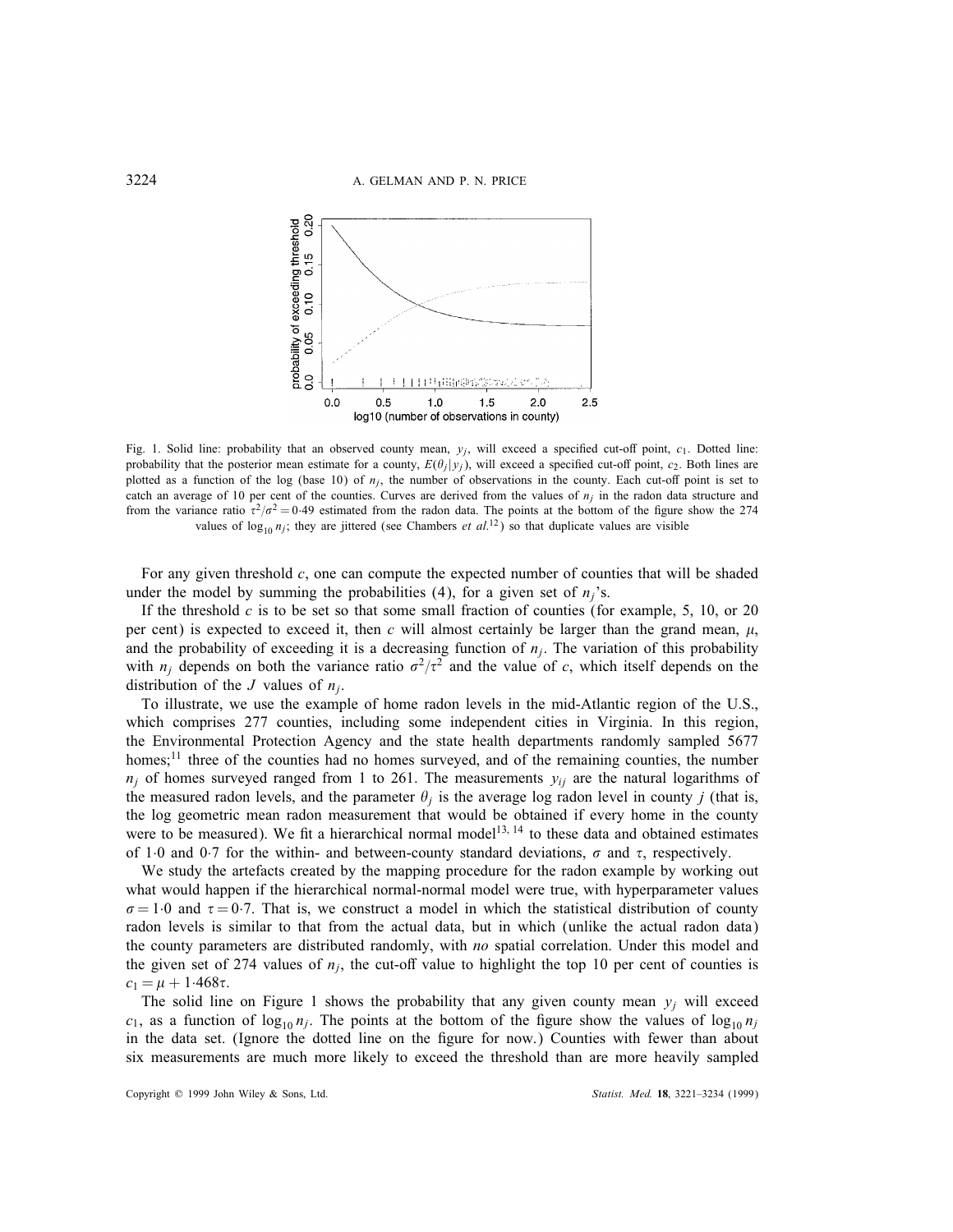counties. This statistical artefact manifests itself as a spatial artefact in a map of county means, because the sample sizes themselves vary spatially.

# 2.2. Problems with mapping the posterior point estimates

It has been suggested<sup>1</sup> that one should map the county posterior mean estimates,  $E(\theta_i|y_i, n_i)$ , to avoid the artefact discussed above. Unfortunately, mapping county posterior means or highlighting the counties with highest posterior means leads to new problems. Under the normal model above, the posterior mean (and mode) estimate for a county is

$$
E(\theta_j | y_j, n_j) = \frac{\frac{1}{\tau^2} \mu + \frac{n_j}{\sigma^2} y_j}{\frac{1}{\tau^2} + \frac{n_j}{\sigma^2}}.
$$
\n(5)

Averaging over the marginal distribution of  $y_i$ , we find that, for a county with sample size  $n_i$ , the probability that  $E(\theta | y_i, n_i)$  exceeds a fixed value c is

$$
Pr(E(\theta_j | y_j, n_j) > c | n_j) = Pr\left(y_j > \frac{\sigma^2}{n_j} \left[ \left( \frac{1}{\tau^2} + \frac{n_j}{\sigma^2} \right) c - \frac{1}{\tau^2} \mu \right] \middle| n_j \right)
$$
  
= 
$$
\Phi\left[ \frac{\mu - c}{\tau} \left( 1 + \frac{\sigma^2}{n_j \tau^2} \right)^{1/2} \right]
$$
(6)

an expression which is similar to (4) but is now an increasing, rather than decreasing, function of  $n_i$  (assuming  $c > \mu$ , which will be the case if the cut-off is set so that a small fraction of counties will be highlighted).

Mapping county posterior mean estimates (5) still leads to artefacts related to sample sizes, since  $E(\theta_i|y_i, n_i)$  depends on  $n_i$ . For example, in the radon data much of West Virginia was sparsely sampled (values of  $n_i$  were low), so that a map of the posterior estimates of county means in West Virginia will appear quite uniform even if the true county levels  $\theta_i$  are highly variable.

Under the assumed model, the threshold  $c$  that leads to an expected 10 per cent of the counties being highlighted is  $c_2 = \mu + 1.132\tau$ , a lower value than the cut-off  $c_1$  for the raw county means, which makes sense since the posterior mean estimates are shrunken towards the grand mean. (We computed  $c_2$  by iteratively trying different values of c until the average value of (6), averaging over the counties  $j$ , was 10 per cent.) The dotted line in Figure 1 displays the probability of a county's posterior mean estimate exceeding  $c_2$ , as a function of  $\log_{10} n_i$ . Clearly, a map highlighting the posterior means has a strong artefact in the opposite direction to the map of the observed means; the counties with fewer than six observations are disproportionately *unlikely* to have notably high posterior means.

#### 2.3. Problems with maps based on statistical signicance

Other natural methods of mapping extreme counties also suffer from artefacts so that the probability of a county being highlighted depends on the number of observations in the county. For example, one could highlight the counties with the highest posterior probability of exceeding some specied level,  $\mu + x\tau$ . Under the normal model, this is equivalent to choosing the counties with the highest 'posterior z-scores',  $z_j = (E(\theta_j|y_j, n_j) - (\mu + x\tau))/\text{sd}(\theta_j|y_j, n_j)$ . The resulting probability that a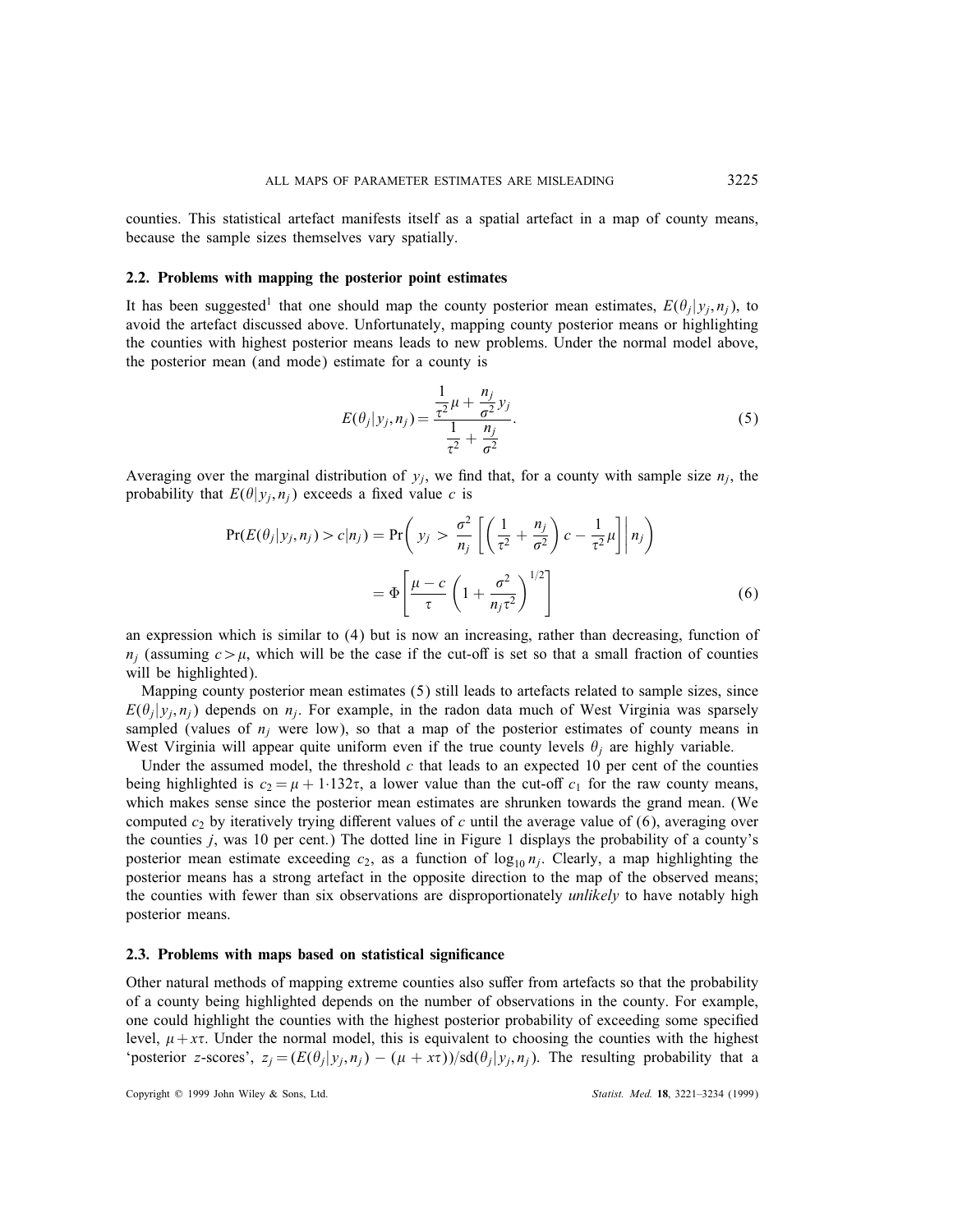

Fig. 2. Probability that a county will be in the top 10 per cent of counties as ranked by  $Pr(\theta_i > \mu + x|\mathbf{y}_i)$ . Curves shown for  $x = 0, 0.25, 0.5,..., 2.0$ ; each curve is plotted as a function of the log (base 10) of  $n_i$ , the number of observations in the county. Curves are derived from the values of  $n_j$  in the radon data structure and from the variance ratio  $\tau^2/\sigma^2 = 0.49$ estimated from the radon data. The points at the bottom of the figure show the 274 values of  $\log_{10} n_j$ 

county with sample size  $n_i$  is highlighted is

$$
\Pr(z_j > z_c | n_j) = \Phi \left[ -\frac{z_c \sigma}{n_j^{1/2} \tau} - x \left( 1 + \frac{\sigma^2}{n_j \tau^2} \right)^{1/2} \right] \tag{7}
$$

where  $z_c$  is the cut-off z-score level set so that 10 per cent (say) of counties are highlighted. Expression (7) is dependent on  $n_i$  in a relatively complicated manner; note that  $z_c$  can be either positive or negative, depending on x and the data structure.

To illustrate, Figure 2 displays the probability that a county is highlighted, as a function of  $\log_{10} n_i$ , for each of several values of x, from  $x = 0$  (corresponding to selecting the 10 per cent of counties with the highest posterior probability of  $\theta_i > \mu$ ) to  $x = 2$  (corresponding to selecting the 10 per cent of counties with the highest posterior probability of  $\theta_i > \mu + 2\tau$ ), for the radon data structure. None of these curves is a constant function of  $n_i$ , but for  $x = 1.5$  the curve is close to flat, corresponding to a mapping procedure that is relatively free of artefacts due to sample sizes.

Should we, then, construct a map based on the rankings of the counties in terms of  $Pr(\theta_i > \mu +$  $1.5\tau|y_i, n_i\rangle$ ? We think not, because this is not a natural measure or ranking. In fact, the '1.5' depends on the structure of the data and would change if  $\sigma/\tau$  or the set of  $n_i$ 's were changed, so maps of different data (death rates from different cancer types, for instance) would require disparate ranking methods to avoid spatial artefacts. In addition, it is not clear what relevance such a measure as  $Pr(\theta_i > \mu + 1.5\tau | y_i, n_i)$  would have to any questions of inherent scientific interest. Using such a measure would reduce artefacts due to sample sizes, but only at the expense of the ease of interpretability that is one of the reasons for producing maps in the first place.

A related approach to weeding out the highly variable small counties is to highlight the counties that are statistically significantly greater than the overall mean – in the normally-distributed case, this would mean  $y_j > \mu + 2\sigma/n_j^{1/2}$ . This method can be an improvement on merely mapping  $y_j$ (see, for example, Tufte,<sup>15</sup> pp. 16–19, who displays maps from Mason et al.<sup>16</sup> indicating both extreme values of  $y_i$  and statistical significance, and Schlattmann *et al.*<sup>17</sup>, who map Bayes estimates indexed by statistical significance). However, as with all the other methods we have considered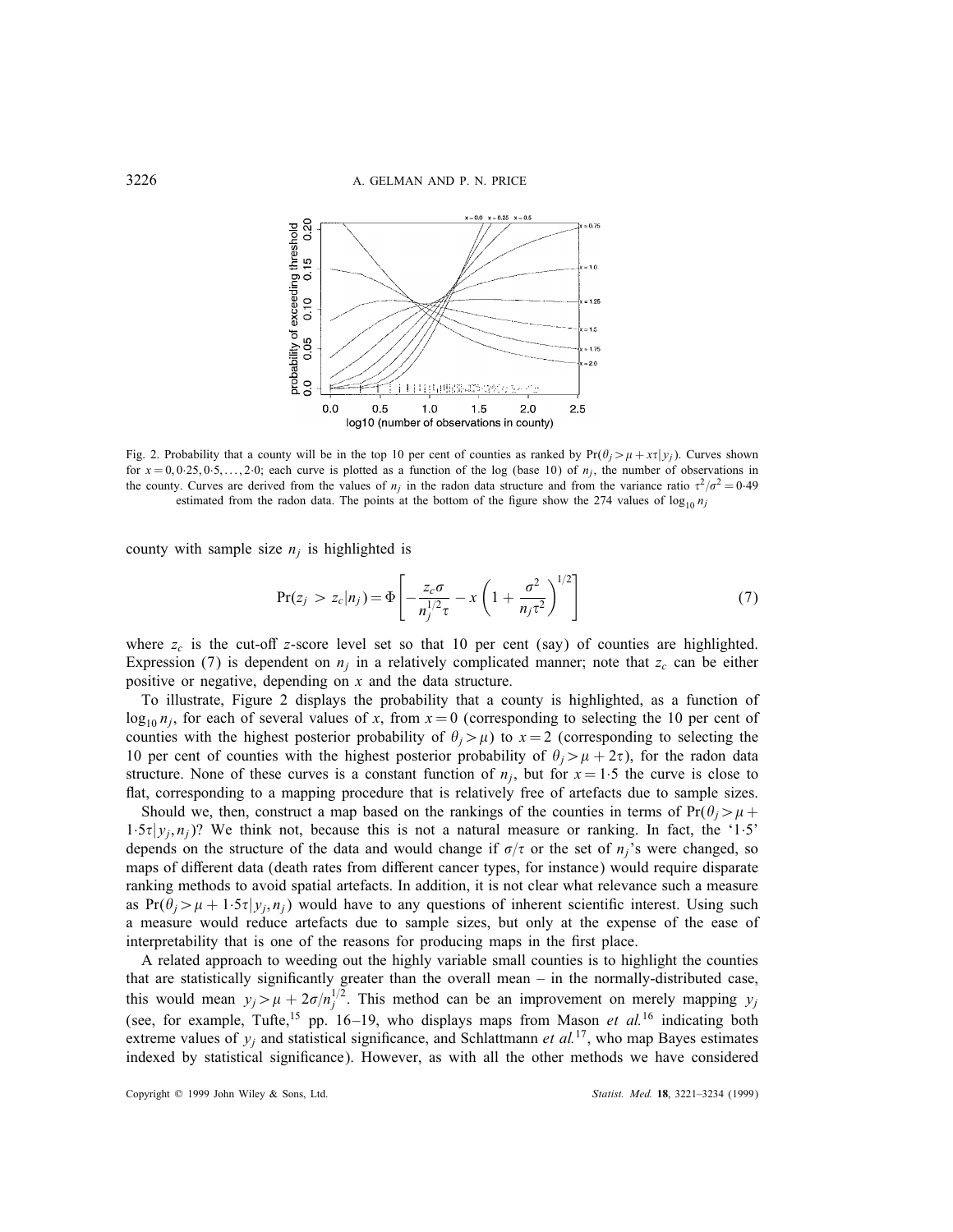so far, maps highlighting statistical signicance do not eliminate artefacts based on sample size; if the sample size in a county is extremely large, even a small difference between the county's observed rate  $y_i$  and the mean rate  $\mu$  will be statistically significant, so again this method is more likely to include a high population county than a low-population one with the same true parameter value.<sup>18</sup>

In the normal model, artefacts based on sample size can be eliminated by highlighting the counties for which the quantity  $z_{\text{marg}} = (y_j - \mu)/(\tau^2 + \sigma^2/n_j)^{1/2}$ , is highest. We label this the *marginal z-score*, because it measures the discrepancy of the county mean  $y_i$  with respect to its marginal distribution, averaging over the unknown county parameter  $\theta_i$ . Under the assumed model,  $Pr(z_{\text{marg}} > c|n_i)$  is just the cumulative standard normal distribution evaluated at c and does not depend on  $n_i$  – thus, no artefacts due to sample size. (Incidentally, this works only for continuous data; any discreteness in the distribution of  $y_i$  causes the probabilities to vary with  $n_i$ .) A map of the extreme values of  $z_{\text{marg}}$  could be a useful kind of 'standardized residuals' plot. However, such a map still has the same problem as the other proposals mentioned in this section; the mapped values have no direct interpretation as estimates of  $\theta_i$ . For example, the low-sample-size counties highlighted on such a map will have lower values of  $\theta_i$ , on average, than the highlighted counties with high sample size.

# 2.4. Multiple imputation of posterior parameters

An alternative method of producing maps is to multiply impute the vector of posterior parameters. Multiple imputation<sup>19, 20</sup> is a method of accounting for the posterior uncertainty in a vector,  $\theta = (\theta_1, \ldots, \theta_J)$  by drawing L simulations of the vector,  $\theta^l$ ,  $l = 1, 2, \ldots, L$ . This means drawing each vector  $\theta$  from the posterior distribution  $p(\theta|y)$ . A map based on one simulated vector of county parameters  $\theta^l = (\theta_1^l, \dots, \theta_J^l)$  represents just one 'possible' reality. A multiple imputation yields several such maps, each based on a different draw of the vector of county parameters.

For example, if the highest counties were of interest, one could highlight on each map the 10 per cent of counties with highest values of  $\theta_i$  in that simulation draw. Variation from map to map would show posterior uncertainty. Thus, a county for which no information is available would be highlighted on  $1/10$  of the maps (after all, it *could* be in the top 10 per cent of true county means); a county with many observations and a very high observed value would be highlighted in nearly all the maps; a county with few observations and a very high observed value would be highlighted on more than  $1/10$ , but perhaps not most, of the maps; and so forth.

A multiply-imputed map does not suffer from the artefacts described in the previous sections. More precisely, if the model being applied is correct, and a map is made highlighting all counties with imputed  $\theta_i$  values higher than some cut-off c, then the probability that a county is highlighted in any given imputation does not vary with the sample size,  $n<sub>i</sub>$ . To see why this is so, notice that the probability that county  $j$  is highlighted in a single randomly-produced map, given the data  $y_i$  from that county, is just the posterior probability  $Pr(\theta_i > c|y_i, n_i)$ . The probability that a particular county with sample size  $n_i$  is highlighted in a map, obtained by averaging over the marginal distribution of  $y_i$ , is

$$
\int \Pr(\theta_j > c | y_j, n_j) p(y_j | n_j) \, \mathrm{d}y_j = \Pr(\theta_j > c | n_j) \tag{8}
$$

which depends only on the distribution of true county parameters,  $p(\theta_i)$ , and not on the number of observations  $n_i$ . (Recall that we have assumed that  $\theta_i$  and  $n_i$  are statistically independent.)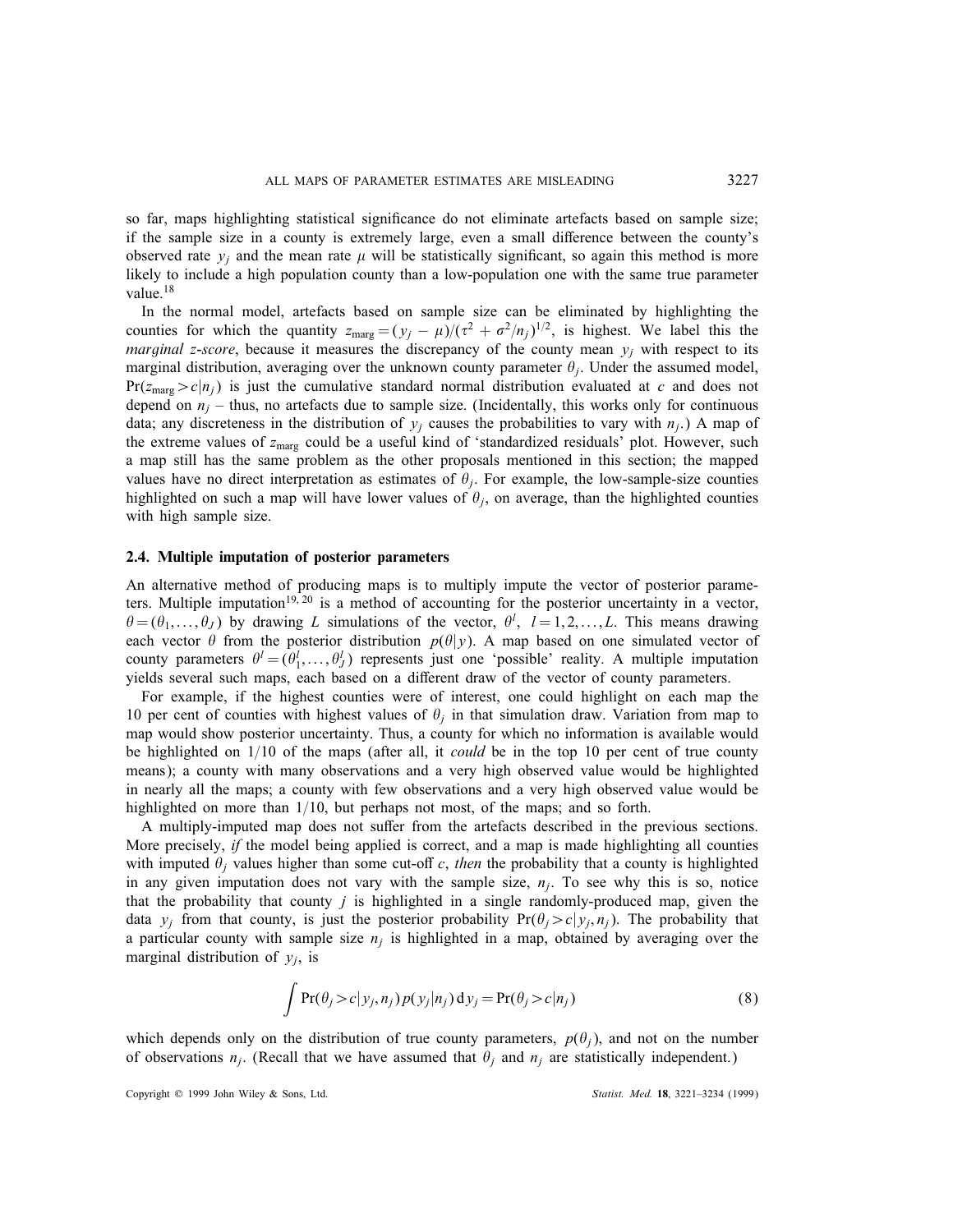Of course, use of multiple imputation requires the production of multiple maps if one wishes to examine the spatial distribution and uncertainties of quantities of interest; any single map based on multiple imputation gives no indication of which spatial features are due to chance and which are strongly supported by the data, as we will discuss below in the context of multiple imputation of cancer maps.

#### 3. COUNTED DATA

The occurrence of artefacts related to the amount of information in each map unit is a general result, but the details vary with the model and data structure. We illustrate the case of counted data with the Poisson/gamma model, which is commonly used in small area estimation with data such as cancer incidences; similar results would be obtained, with somewhat more computational effort, under the other standard family of models,<sup>8</sup> the Poisson/log-normal. For counties  $j = 1, \ldots, J$ , let  $\theta_i$  be the underlying rate parameter,  $n_i$  be the population in county j, and

$$
y_{ij} = \begin{cases} 1 & \text{if individual } i \text{ is affected} \\ 0 & \text{otherwise.} \end{cases}
$$

Finally, we label the observed number of incidences in county j as  $y_j = \sum_{i=1}^{n_j} y_{ij}$ , so that the observed rate for the county is  $y_i/n_i$ . It is then standard to model  $y_i$  as a Poisson random variable with parameter  $n_i \theta_i$ . We further assume that the county parameters  $\theta_i$  follow a gamma $(\alpha, \beta)$ distribution.

We illustrate with the data structure of the Manton et  $al$ <sup>1</sup> example of ten-year kidney/ureter cancer rates in counties of the United States, with  $n_i$  equal to county populations, and with  $\alpha = 20$  and  $\beta = 20/(4.65 \times 10^{-5})$ . We chose these parameters so that the mean and variance of the gamma $(\alpha, \beta)$  distribution would approximately match the mean and variance of the county parameters in the Manton et al. paper. From this distribution, we draw a 'true' cancer rate for each county. We also assign an 'observed' rate, drawn from the Poisson  $(n_i \theta_i)$  distribution for each county. As before, we do not use the data  $y_i$  from Manton *et al.*; rather, we model what would happen if the true values county parameters were drawn from a gamma distribution with the (approximately) correct scale and shape but independently of any spatial or other variables.

We consider the effects of highlighting counties based on the raw means,  $y_j/n_j$ , or the posterior means, which are given by

$$
E(\theta_j|y_j, n_j) = \frac{\alpha + y_j}{\beta + n_j}.
$$
\n(9)

As with the normal model, the mapping artefacts depend on the sample sizes (in this case, the populations),  $n_i$ , and the distribution of county rates,  $\theta_i$ .

Figure 3 is the analogy, under the Poisson-gamma model, to Figure 1. The solid line in Figure 3 shows the probability that any given county mean,  $y_i/n_i$ , will exceed  $c_1$ , as a function of  $\log_{10} n_i$ , where  $c_1 = 11.2 \times 10^{-5}$  is the cut-off set so that one expects 10 per cent of the counties to be highlighted. (For any given threshold  $c$ , one can compute the expected number of counties that will be shaded under the model by simulation from the gamma and Poisson distributions. We arrived at the value 11.2 by iteratively altering c until the expected proportion of shaded counties was 10 per cent.) The dotted line shows the probability that any given posterior mean,  $(\alpha + y_i)/(\beta + n_i)$ , will exceed  $c_2 = 5.0 \times 10^{-5}$ , the cut-off set so that one would expect 10 per cent of the counties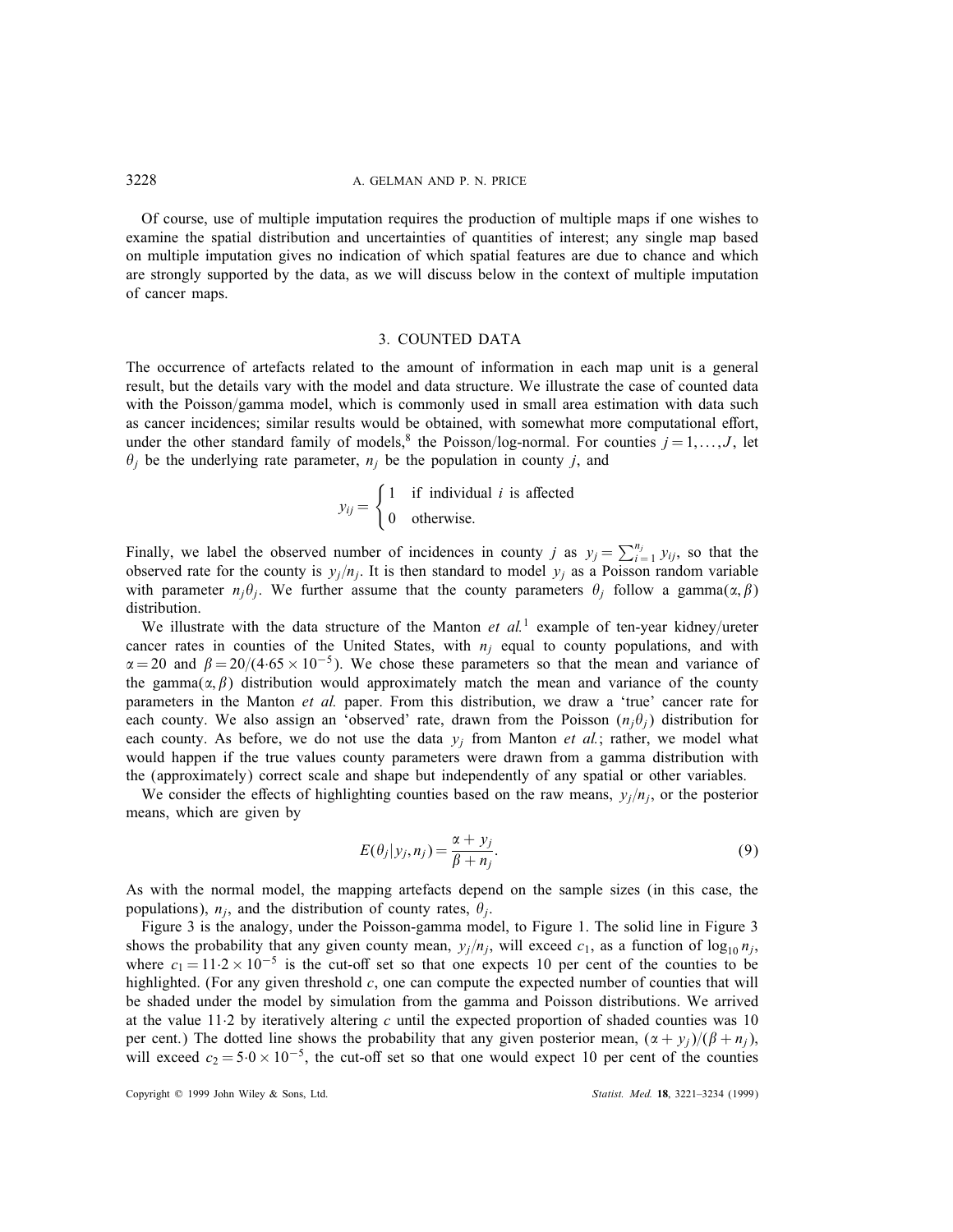

Fig. 3. Solid line: probability that an observed county cancer death rate,  $y_i$ , will exceed a specified cut-off point,  $c_1$ . Dotted line: probability that the posterior mean estimate for a county,  $E(\theta_j|y_j)$ , will exceed a specified cut-off point,  $c_2$ . Both lines are plotted as a function of the log (base 10) of  $n_i$ , the population in the county. Each cut-off point is set to catch an average of 10 per cent of the counties. Curves are derived from the values of  $n_i$  in U.S. counties and from the gamma  $(20,4.3 \times 10^5)$  distribution fit to the Manton *et al.*<sup>1</sup> data. The points at the bottom of the figure show the 3082 values of  $\log_{10} n_j$ 

to be highlighted under this method. (Recall that the grand mean of the  $\theta_i$ 's is assumed to be  $4.65 \times 10^{-5}$ .) Given the cut-offs  $c_1$  and  $c_2$ , we computed probabilities for the solid and dotted lines based on the marginal distribution for  $y_j$ , which is negative binomial. The points at the bottom of the figure show the 3082 values of  $\log_{10} n_i$  for U.S. counties.

The sawtooth pattern of Figure 3 arises from the discrete nature of the data; for example for a map based on observed rates, a county with  $n_i$  in the range  $[0, 1/c_1)$  will be highlighted if  $y_i \ge 1$ , whereas if  $n_i$  is in the range  $[1/c_2, 2/c_1)$ , at least two occurrences of cancer are required, and so forth. In addition to the sawtooth pattern, Figures 1 and 3 show different behaviours at the limits of small and large n.

Maps based on observed rates overemphasize the counties with small populations, but maps based on posterior mean have the reverse problem that the more populous counties are more likely to be highlighted. For the model discussed above, the average county population is 80,000, but the expected average population of the highlighted counties is 16; 000 if highlighting is based on raw means or 190; 000 if highlighting is based on posterior means.

Figure 4 displays the top 10 per cent of counties according to  $\theta_i$ , for our simulated data; this is equivalent to a random sample of 10 per cent of U.S. counties. Figures 5(a) and (b) display the top 10 per cent of counties according to the observed rates and posterior means, respectively. The patterns – most notably, the presence of many counties from the Mountain and Plains states in the highest 10 per cent based on the observed rates, and the very small fraction of counties in those states in the maps of posterior means – are similar to Figures 1 and 2 of Manton et  $al$ ,<sup>1</sup>, which plot the counties with highest observed rates and posterior means for kidney/ureter cancer death rates. This similarity suggests that many of the spatial patterns in that paper, and in maps of Bayes-smoothed cancer rates in general, are artefactual.

As in the previous example, we can avoid mapping artefacts by creating multiply imputed maps from the posterior distribution. Under the assumptions of the model, equation (8) holds – that is, the probability that a county is highlighted is independent of its population. We illustrate with the simulated-data example above; we sample from the posterior distribution of the vector of county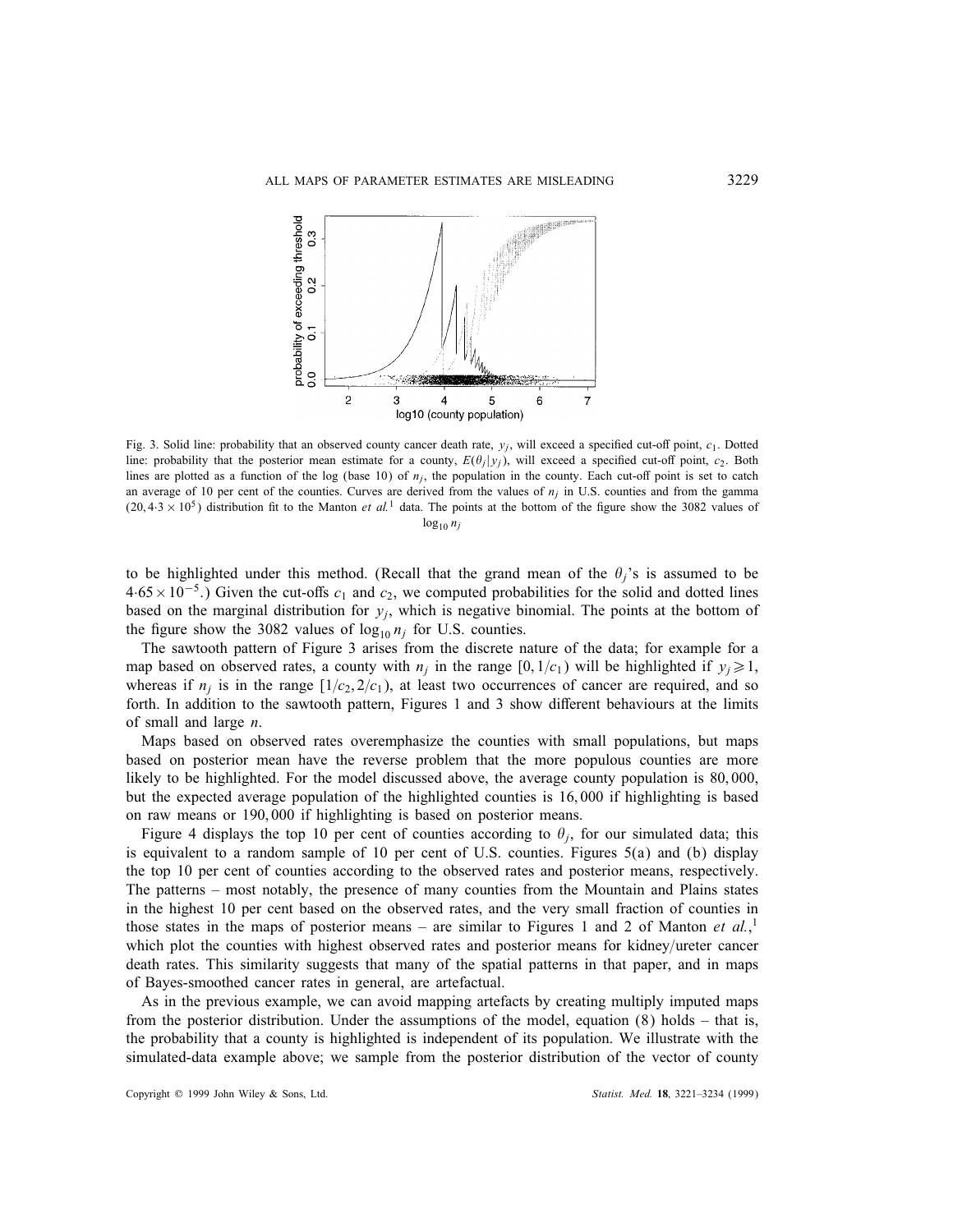

Fig. 4. Shaded counties are those in which the true county parameters  $\theta_i$  are in the top 10 per cent of U.S. counties. Values of  $\theta_i$  are drawn independently from a common distribution; this is thus equivalent to a selection of U.S. counties chosen at random. This map is the 'truth' that is estimated in Figures 5 and 6



Fig. 5. (a) Shaded counties are those in which the observed rates,  $y_j/n_j$ , are in the top 10 per cent of U.S. counties. (b) Shaded counties are those in which the posterior means,  $E(\theta_j|y_j) = (\alpha + y_j)/(\beta + n_j)$ , are in the top 10 per cent. Compare these maps to the map of the highest true county parameters in Figure 4. The map of the observed rates highlights too many low-population rural counties, whereas the map of the posterior means includes to many high-population urban counties. These effects are perhaps most easily seen in the generally low-population counties of the Plains states

parameters – which, for the Poisson-gamma model described above, happens to be a gamma $(\alpha', \beta')$ distribution for each county with  $\alpha'$  and  $\beta'$  given by the numerator and denominator of equation (9), respectively. Figure 6 displays four maps of independent multiple imputations of the vector  $\theta$ , each displaying the counties with highest imputed values of  $\theta$ . These maps differ from each other, and from Figure 4, because of the Poisson variability in the data.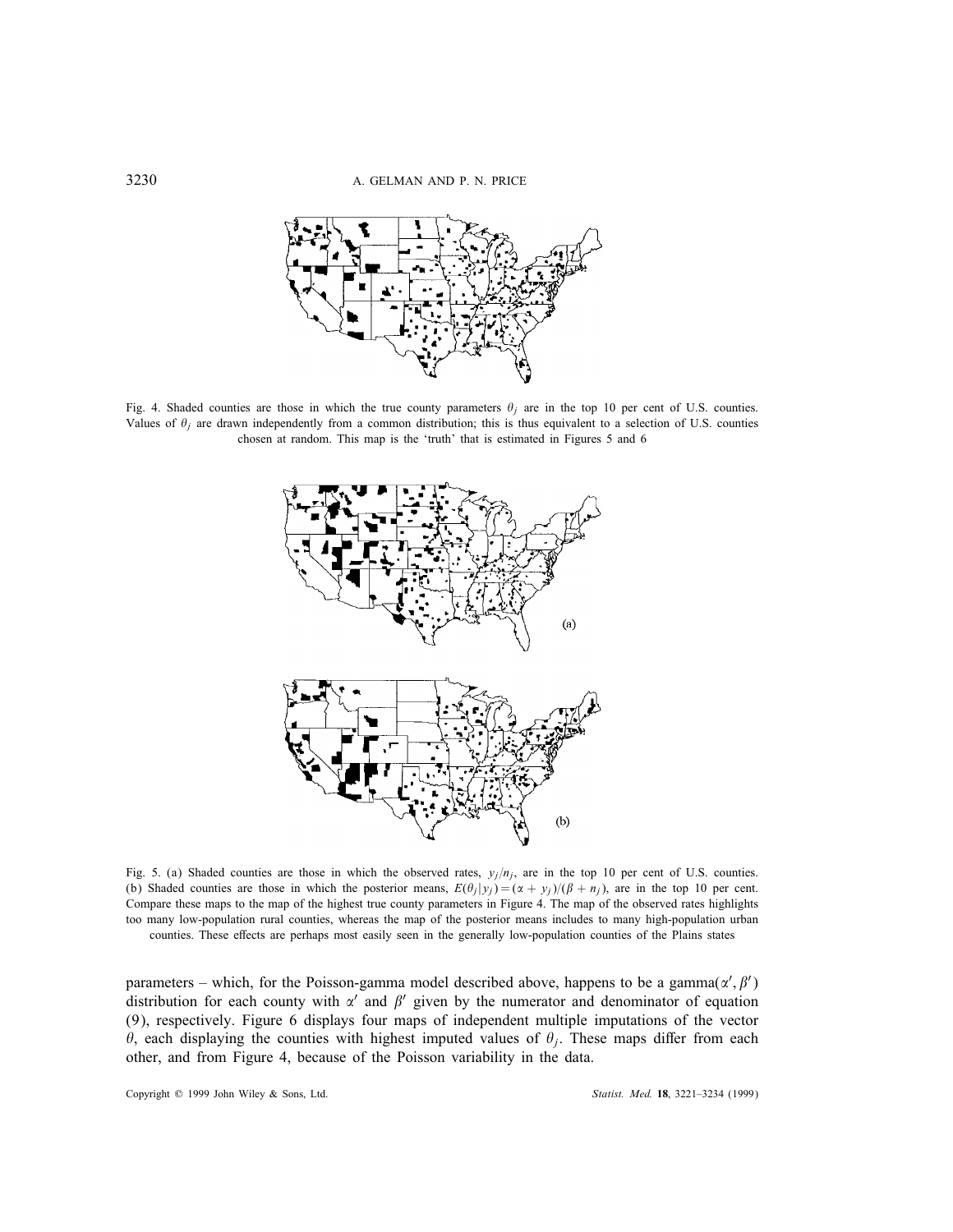

Fig. 6. Four multiple imputations. For each map, the shaded counties are those in which the imputed rates,  $\theta_i$ , drawn from their posterior distribution, are in the top 10 per cent of U.S. counties, for that imputation. Compare these maps to the map of the highest true county parameters in Figure 4. These maps have no systematic artefacts due to variation in the county populations

The variation among the four maps gives some indication of the posterior uncertainty in the county parameter estimates. For example, in the map on the upper right, the western state of Wyoming has no highlighted counties, whereas in the other maps several Wyoming counties are highlighted. This implies that, given the model and the data, the true rates in those counties could be mostly low, or mostly high, or a mixture, and the maps show various of these possible realities. No strong conclusions can be drawn from any single map  $-$  in the presence of statistical uncertainties there is no way to map reality, just possible realities given the model and the data. Instead, one must look for spatial patterns that persist over most of the maps. We have no hard and fast rule for how many maps to make; in this case it seems unnecessary to display more than six or seven (or fewer than three). We suggest starting by making as many as can comfortably fit on a page while allowing sufficient resolution to discern spatial patterns if they are present.

# 4. MORE COMPLICATED MODELS

The basic cause of the mapping artefacts is that the posterior uncertainties in the counties are unequal, and this inequality can lead to spatial patterns in maps of point estimates. More sophisticated modelling will tend to reduce the variation of uncertainties among counties but will not, in general, equalize the uncertainties altogether. Thus the artefacts described in this paper should remain, in qualitatively similar form. Here, we briefly consider the effects of three forms of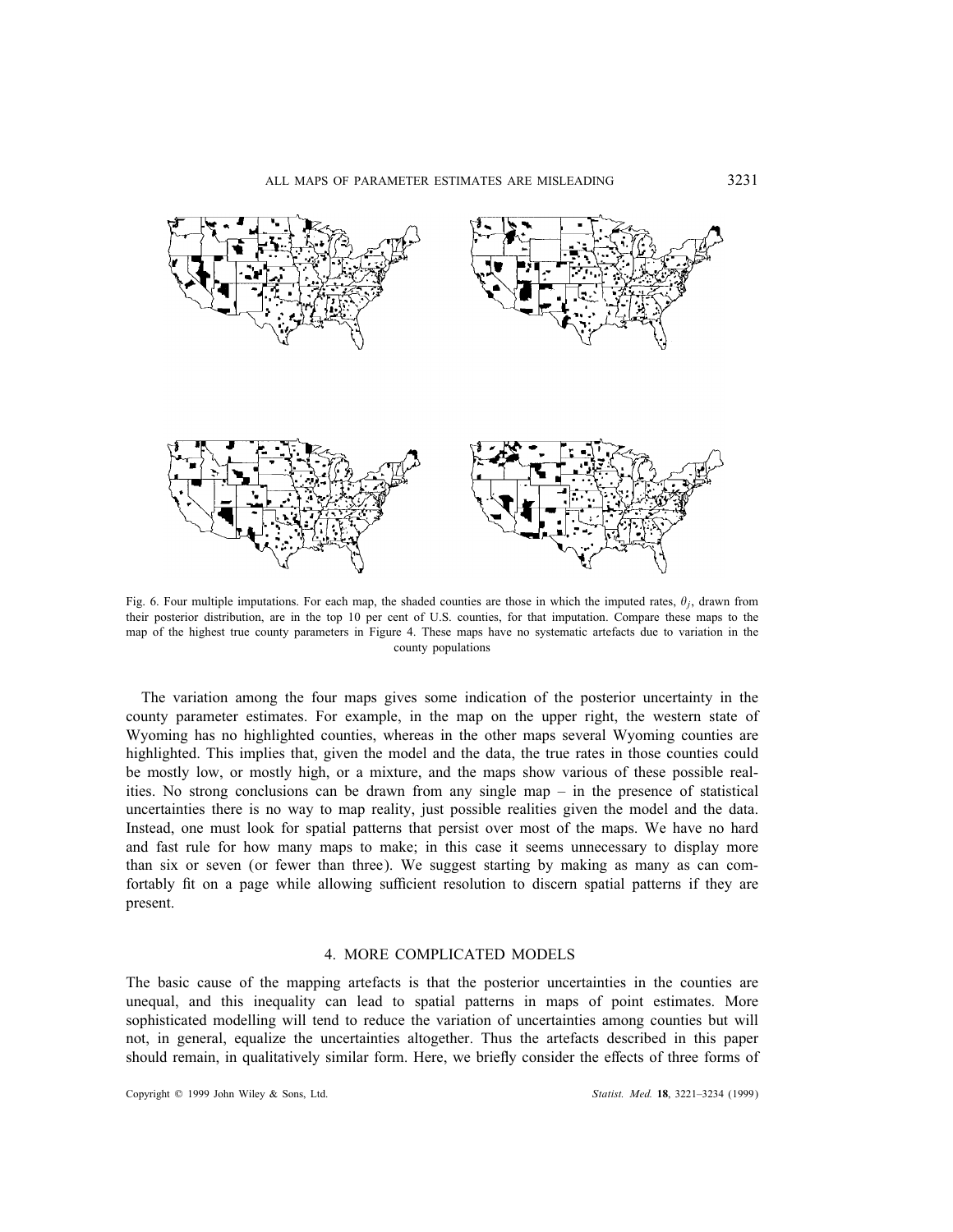added model sophistication: accounting for uncertainty in the hyperparameters; adding regression predictors, and spatial modelling.

Our examples would gain realism by considering the hyperparameters –  $(\mu, \sigma, \tau)$  in the normal model and  $(\alpha, \beta)$  in the Poisson-gamma model – as unknown and estimated from the data rather than fixed. In general we agree with Clayton and Bernardinelli<sup>10</sup> that it is best to average over posterior uncertainty. This would not change the essential pattern of the figures or our main results, but it would cause the lines in Figure 3 to lose sharpness in their sawtooth pattern. The multiply imputed maps would still have no sample size artefacts.

It is standard practice to include explanatory variables (such as demographics in the analysis of cancer rates,<sup>1</sup> or geologic indicators in the analysis of radon levels<sup>14</sup>) and to explicitly model spatial correlation, typically to account for missing or poorly measured spatially-correlated covariates (see, for example, Clayton and Kaldor<sup>18</sup> and Mollie and Richardson<sup>21</sup> for Bayesian examples in disease mapping, and Cressie<sup>22</sup> for a general review). Unfortunately, spatial modelling does not remove the artefacts discussed in this paper, although it can sometimes reduce them by diminishing parameter uncertainties. Rather than choose specic spatial models to illustrate this point, we merely point out two extreme cases for which the presence of artefacts is readily apparent.

First, the non-spatial examples in the previous sections can be thought of as spatial models in the limit of zero spatial correlation, so if there is some small amount of spatial correlation, the artefacts will be nearly the same as those described above.

Second, consider an opposite extreme; suppose correlation is fairly high at small spatial scales but decreases with distance. For simplicity of exposition, suppose we are interested in a large region and that some areas around the perimeter of the region are very heavily sampled, but a large interior portion has no measurements at all. Any spatial estimation or modelling procedure we are aware of (including interpolation, splines, kriging and hierarchical Bayesian methods) will tend to generate predictions for the interior that are too smooth – subunits in the interior will have predictions that are very close to one another, since there is no information that allows them to be distinguished (see Nobre and De Macedo<sup>23</sup> for an example with contour maps).

Details of the artefacts in more elaborate models will obviously depend on the exact nature of the models and the data. Our point is that mapping artefacts due to spatial variation in parameter uncertainties are nearly ubiquitous, whether the mapped quantities are measured values, predictions from conventional regressions, Bayesian posterior predictions, or whatever, and whether the models are spatial or not.

# 5. DISCUSSION

Mapping raw data can lead to spurious spatial features. For example, regions can appear highly variable because of small sample sizes in spatial sub-units (as in the radon example) or small populations (as in the cancer example), and these apparently variable regions contain a disproportionate number of very high (or low) observed parameter values. Mapping posterior means leads to the reverse problems: areas that appear too uniform because of small sample sizes or populations. Moulton *et al.*<sup>24</sup> discuss some other problems with maps of posterior means. Similar problems occur with mapping counties based on statistical signicance, as discussed in this article.

One way to avoid these artefacts is to produce multiple maps based on imputations from the posterior distribution (of county means, for example); spatial correlation in these maps must come from some other source. In a typical application, one might make maps of imputations from the posterior distribution of residuals from predictions based on covariates. Substantial spatial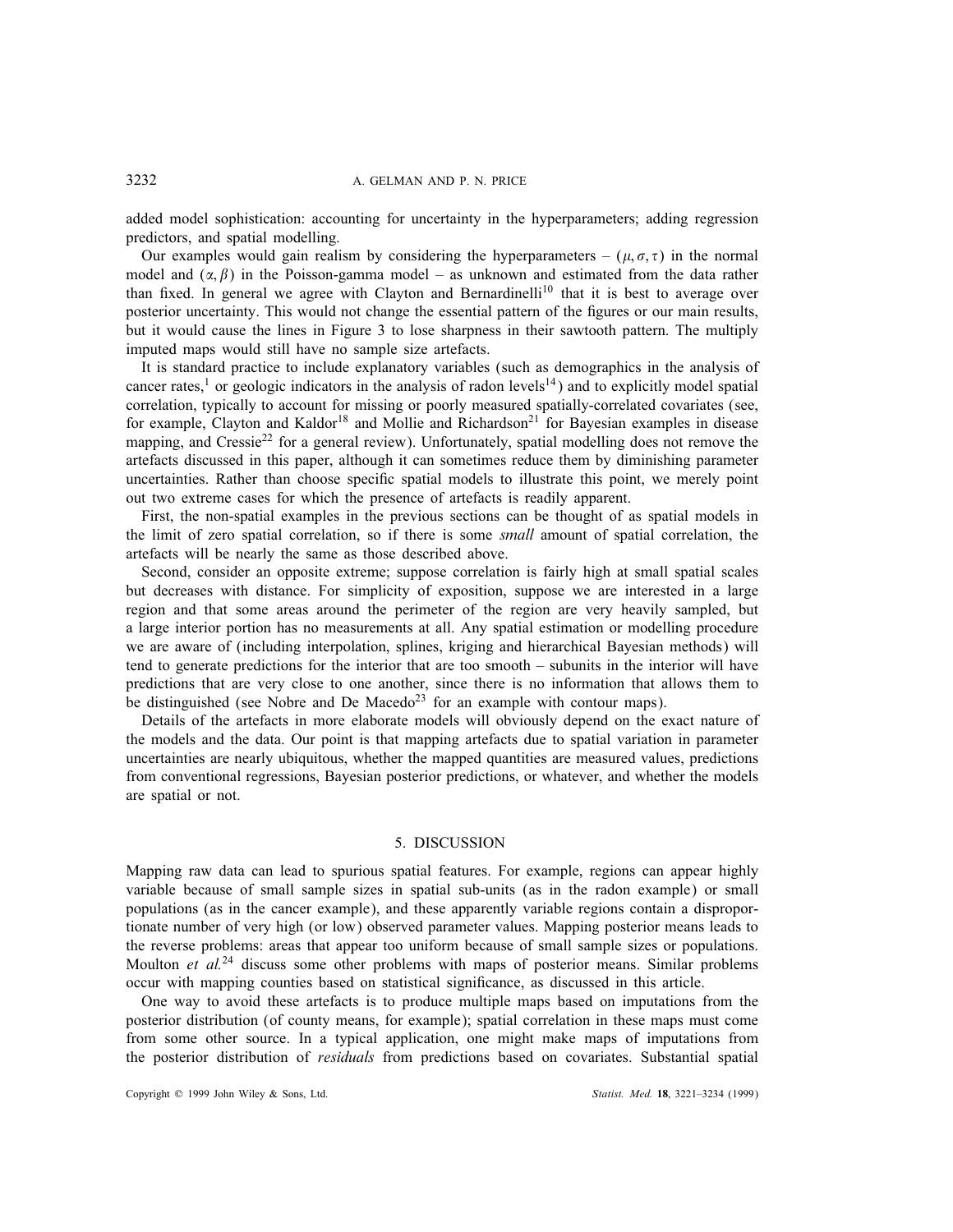correlation in the residuals that occurs in all or most of the imputed maps would indicate the presence of un-included covariates that are themselves spatially correlated, such as geologic or house construction features in the radon example. When used in this manner, multiply imputed maps can be thought of as posterior predictive checks.<sup>25, 26</sup>

Unfortunately, multiply imputed maps are not suitable for presenting final results (estimated cancer rates, mean radon concentrations, etc.) to most audiences, who would likely just be confused by them. Furthermore, maps really do make convenient look-up tables (what is the cancer rate, or mean radon level, in my county?). Unfortunately, even maps that are intended to be used only as look-up tables are almost sure to be used for identifying spatial features – we find it very hard to suppress this instinct ourselves. For example, a state Department of Health might map posterior estimates of county mean radon concentrations and choose to focus public education efforts on the areas of the state that appear to have high radon levels. If some contiguous group of counties is sparsely sampled – a common occurrence in practice – then these counties are likely to have near-average posterior estimated levels even if some of the counties have quite high radon levels. Therefore the group of counties will appear both average and uniform on the map, which may lead to seriously incorrect inference if the visual appearance of a large, uniform area on the map is interpreted as evidence of spatial smoothness of county mean radon levels in the area.

To the extent that some of the features identified by conventional mapping methods may be (in some cases are likely to be) artefacts, the natural tendency to associate uniformity on the map with uniformity in reality is unfortunate. Perhaps hatching or shading can be used to indicate not only the point estimates of the quantities of interest but also their uncertainties (for example, see Carlin and Louis<sup>27</sup>); or two maps can be presented, one of posterior means and one of posterior standard deviations; but this is a graphical design issue rather than a statistical one.

Our main goal in this paper has been to illustrate and quantify the extent to which statistical artefacts lead to misleading maps. It is clear that there are serious drawbacks to using spatial distributions of mapped point estimates to gauge the spatial distribution of quantities of interest. Multiple imputation can help avoid this problem in exploratory analysis and model checking, but we know of no satisfactory solution to the problem of generating maps for general use.

#### ACKNOWLEDGEMENTS

We thank Donald Rubin and Hal Stern for helpful comments. This work was supported in part by the U.S. National Science Foundation grants DMS-9404305, SBR-9708424, and Young Investigator Award DMS-9457824, and the Director, Office of Energy Research, Office of Health and Environmental Research, Environmental Services Division of the U.S. Department of Energy, under contract DE-AC03-76SF00098.

#### REFERENCES

- 1. Manton, K. G., Woodbury, M. A., Stallard, E., Riggan, W. B., Creason, J. P. and Pellom, A. C. 'Empirical Bayes procedures for stabilizing maps of U.S. cancer mortality rates', Journal of the American Statistical Association 84, 637–650 (1989).
- 2. Smans, M. and Esteve, J. 'Practical approaches to disease mapping', in Elliot, P., Cuzick, J., English, D. and Stern, R. (eds), Geographical and Environmental Epidemiology: Methods for Small-Area Studies, Oxford University Press, Oxford, 1992, pp. 141–150.
- 3. Riggan, W. B., Creason, J. P., Nelson, W. C., Manton, K. G., Woodbury, M. A., Stallard, E., Pellom, A. C. and Baubier, J. U.S. Cancer Mortality Rates and Trends, 1950 –1979 Vol. IV: Maps, U.S. Government Printing Office, Washington, D.C., 1987.

Copyright © 1999 John Wiley & Sons, Ltd. Statist. Med. 18, 3221-3234 (1999)